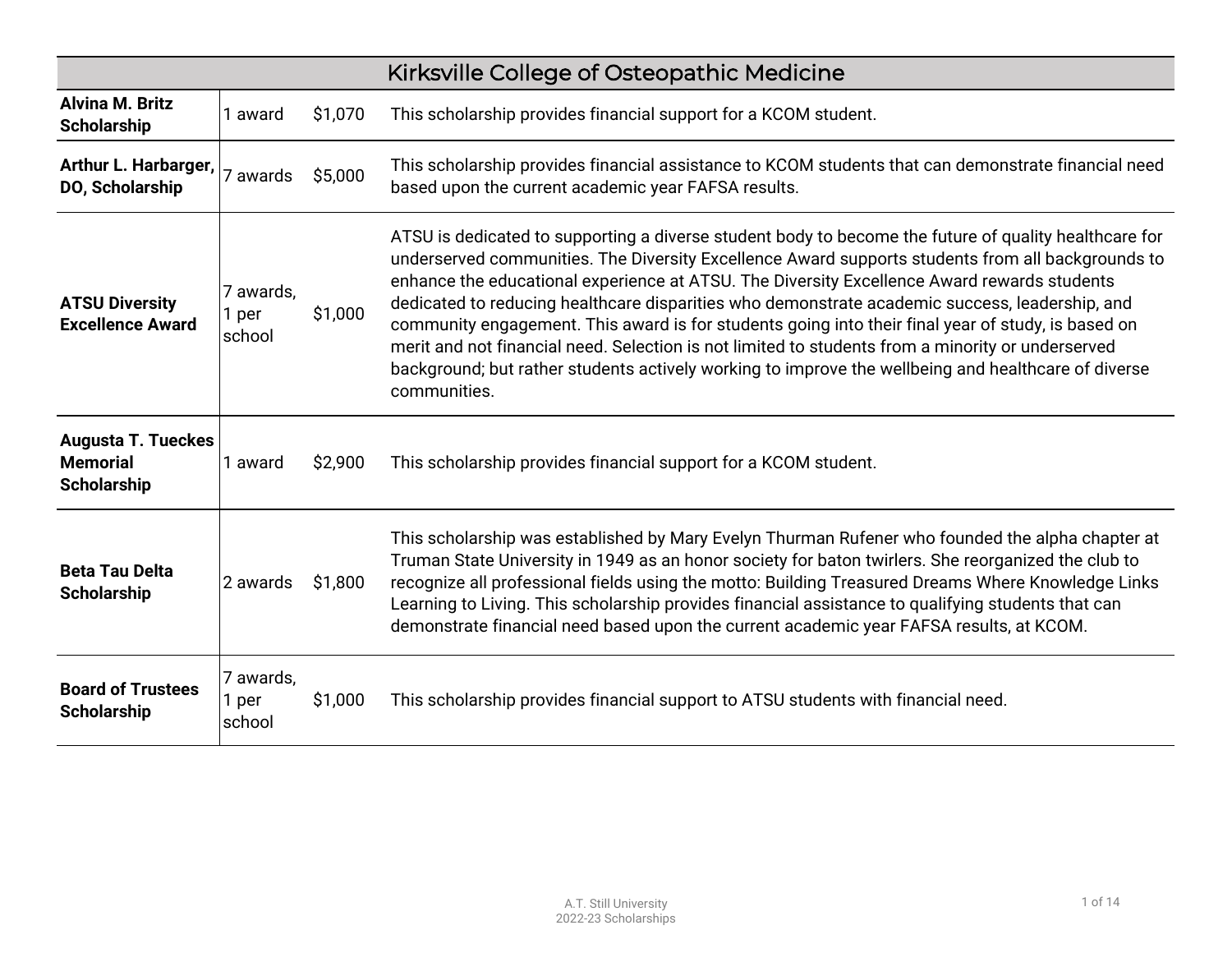|                                                                                          |          |          | Kirksville College of Osteopathic Medicine                                                                                                                                                                                                                                                                                                                                                                                                                                                                                                                                                                                                                                                                                                                                                                                                                                                                                                                                                                                                                              |
|------------------------------------------------------------------------------------------|----------|----------|-------------------------------------------------------------------------------------------------------------------------------------------------------------------------------------------------------------------------------------------------------------------------------------------------------------------------------------------------------------------------------------------------------------------------------------------------------------------------------------------------------------------------------------------------------------------------------------------------------------------------------------------------------------------------------------------------------------------------------------------------------------------------------------------------------------------------------------------------------------------------------------------------------------------------------------------------------------------------------------------------------------------------------------------------------------------------|
| Clark B. Ator, DO,<br><b>Memorial</b><br><b>Scholarship</b>                              | 1 award  | \$2,000  | This scholarship has been established in memory of Clark B. Ator, DO, a 1994 graduate of KCOM by<br>Gary Knighton, DO, '95, friend and fellow KCOM alumnus; and Karlene Ator, wife and best friend of<br>Clark B. Ator. Dr. Ator was an Assistant Professor in the Department of Family Medicine, Preventive<br>Medicine, and Community Health and KCOM's Regional Assistant Dean for the Utah Region. He and<br>several colleagues passed away in a tragic plane crash in October 2004. Dr. Ator and his colleagues<br>were en route to Kirksville to participate in KCOM's faculty development workshop pertaining to<br>compassionate care and humanism in medicine. The purpose of this scholarship is to provide<br>financial assistance for a ATSU-KCOM student in good academic standing with financial need, who is<br>married and committed to family, fellow man, and community with a strong desire to learn, practice,<br>and teach medicine. Candidates must demonstrate an interest in family medicine and will receive<br>funding during their 2nd year. |
| <b>Claus A. Rohweder,</b><br><b>DO</b> Internal<br><b>Medicine</b><br><b>Scholarship</b> | 1 award  | \$360    | This scholarship provides financial assistance to a KCOM student, entering into their 4th year in the<br>upcoming academic year with financial need, who has interest in the specialty area of Internal<br>Medicine and wishes to pursue post graduate training in that area.                                                                                                                                                                                                                                                                                                                                                                                                                                                                                                                                                                                                                                                                                                                                                                                           |
| Clay W. Gilbert<br><b>Scholarship</b>                                                    | 1 award  | \$1,000  | Clay W. Gilbert, DO, a 1963 KCOM graduate has established this fund to recognize his success as a<br>physician, as well as the success of his father and grandfather, all of whom practiced in the Irving,<br>Texas area for well over a centruy beginning in 1878. This scholarship provides financial support for a<br>KCOM student that can demonstrate financial need based upon the current academic year FAFSA<br>results. Preference is given to a student entering into their 1st year in the upcoming academic year,<br>has a demonstrated record of academic success, and shows promise for future success.                                                                                                                                                                                                                                                                                                                                                                                                                                                   |
| <b>Davenport</b><br><b>Osteopathic</b><br><b>Hospital</b><br><b>Scholarship</b>          | 1 award  | \$25,000 | This fund shall be used to provide financial assistance to medical students enrolled in ATSU's<br>Kirksville College of Osteopathic Medicine (KCOM).                                                                                                                                                                                                                                                                                                                                                                                                                                                                                                                                                                                                                                                                                                                                                                                                                                                                                                                    |
| Domann, Schubert<br><b>Family Scholarship</b>                                            | 2 awards | \$1,200  | This scholarship was established by Phyllis Sue Domann out of great affection and respect for her<br>father Dr. Albert H. Domann; her uncle, Dr. Gustav B.E. Domann; her cousin, Dr. Walter H. Schubert; and<br>her great aunt, Dr. Anna A. (Domann) Anderson. This scholarship provides financial assistance to<br>KCOM students entering in their first year of school. Priority will be given to applicants who<br>demonstrate the strongest commitment to osteopathic medicine and serving rural communities<br>and/or the underserved.                                                                                                                                                                                                                                                                                                                                                                                                                                                                                                                             |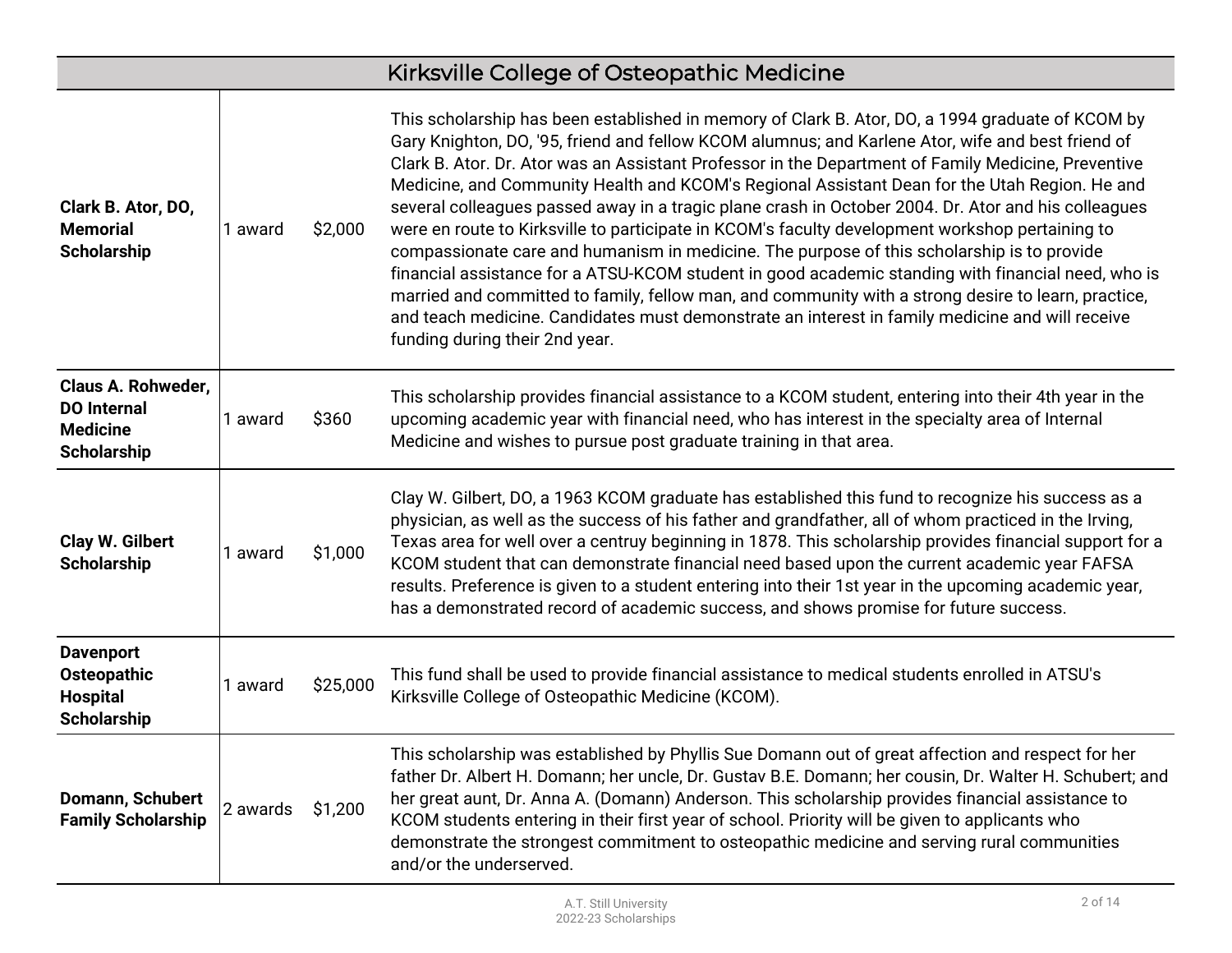|                                                                     | Kirksville College of Osteopathic Medicine |         |                                                                                                                                                                                                                                                                                                                                                                                                                                                                                                                                                                               |  |  |
|---------------------------------------------------------------------|--------------------------------------------|---------|-------------------------------------------------------------------------------------------------------------------------------------------------------------------------------------------------------------------------------------------------------------------------------------------------------------------------------------------------------------------------------------------------------------------------------------------------------------------------------------------------------------------------------------------------------------------------------|--|--|
| <b>Doris and James</b><br>Richardson Jr., DO,<br><b>Scholarship</b> | 4 awards                                   | \$5,000 | This scholarship provides financial support to underrepresented students and promote educational<br>diversity at KCOM. Student must be in good standing, demonstrate financial need based upon the<br>current academic year FAFSA results, and exhibit professional behavior on and off campus.                                                                                                                                                                                                                                                                               |  |  |
| Dr. and Mrs. A.T.<br><b>Green Scholarship</b>                       | 6 awards                                   | \$2,500 | This scholarship has been established by Dr. and Mrs. A.T. Green of Mesa, AZ. Dr. Green, a 1938<br>graduate of KCOM, practiced ophthalmology in Arizona. This scholarship provides financial assistance<br>to qualifying students, entering into their 2nd, 3rd, or 4th year in the upcoming academic year, that can<br>demonstrate financial need based upon the current academic year FAFSA results, at KCOM.<br>Preference is given to students from Arizona interested in practicing ophthalmology.                                                                       |  |  |
| Dr. and Mrs. Alton<br><b>Hinks Scholarship</b>                      | 4 awards                                   | \$2,200 | This scholarship provides financial assistance to KCOM students that can demonstrate financial need<br>based upon the current academic year FAFSA results.                                                                                                                                                                                                                                                                                                                                                                                                                    |  |  |
| Dr. and Mrs.<br><b>Charles C. Markle</b><br><b>Scholarship</b>      | 2 awards                                   | \$2,950 | This scholarship has been established by Pearl M. Markle in memory of her husband, Charles C.<br>Markle, DO. Dr. Markle was a 1922 KCOM graduate and was a family practitioner in Waynesboro, PA<br>for 60 years. This scholarship provides financial assistance to KCOM students, entering their 2nd, 3rd,<br>or 4th year in the upcoming academic year, and can demonstrate financial need based upon the<br>current academic year FAFSA results. Candidates must plan to enter family practice and show an<br>interest and aptitude for osteopathic manipulative medicine. |  |  |
| Dr. and Mrs. Edwin<br>A. Berger<br><b>Scholarship</b>               | 1 award                                    | \$1,000 | This scholarship has been established by Mrs. Edwin (Linda) Berger to honor the memory of her<br>husband, Edwin A. Berger, DO, at the founding school of his profession. Dr. Berger was a 1966<br>graduate of KCOM and completed his medical internship in Tulsa, OK, where he continued to practice<br>family medicine all his life. This scholarship provides financial assistance to 2nd - 4th year KCOM<br>students with financial need that are in good academic standing.                                                                                               |  |  |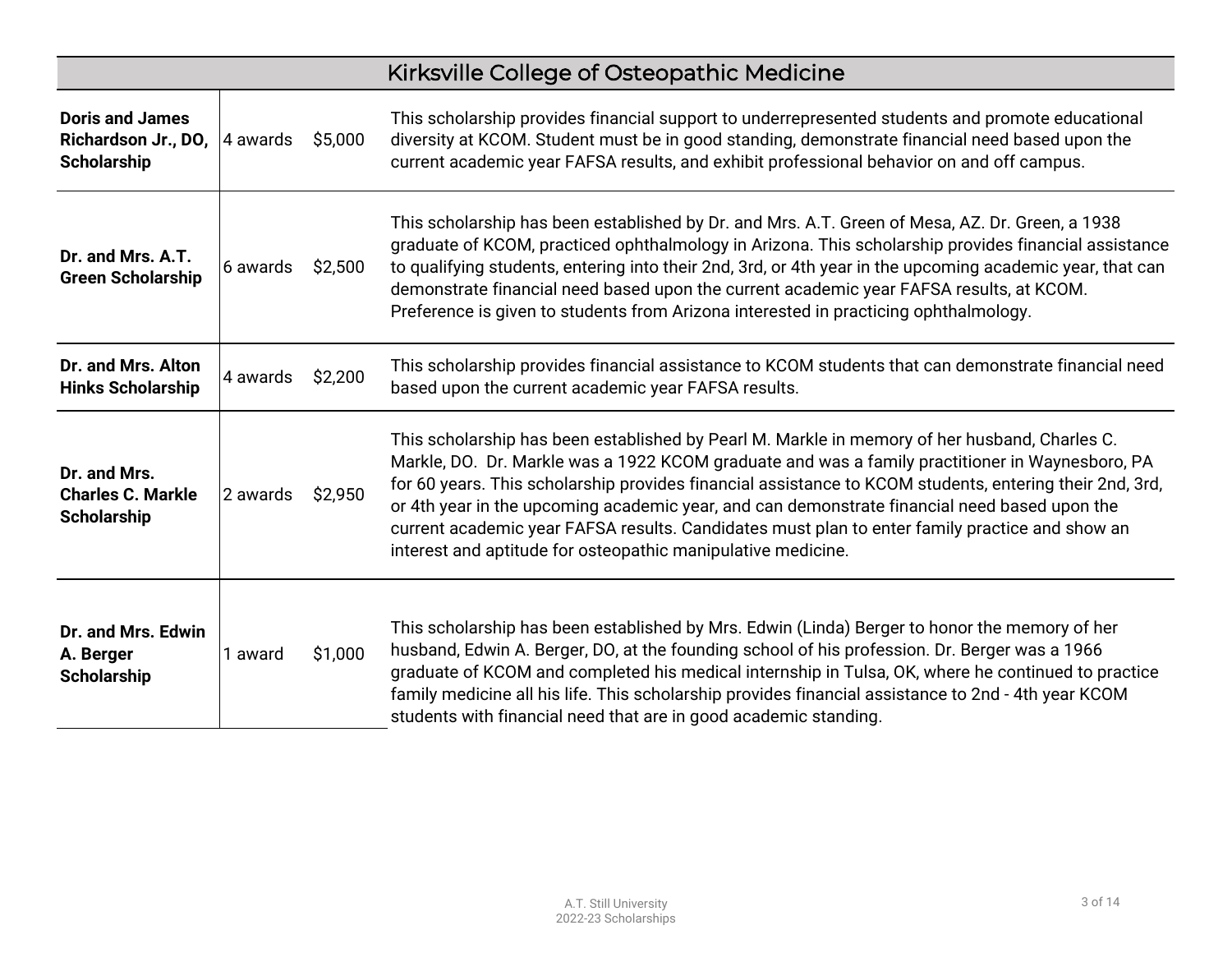|                                                                                      |         |         | Kirksville College of Osteopathic Medicine                                                                                                                                                                                                                                                                                                                                                                                                                                                                                                                                                          |
|--------------------------------------------------------------------------------------|---------|---------|-----------------------------------------------------------------------------------------------------------------------------------------------------------------------------------------------------------------------------------------------------------------------------------------------------------------------------------------------------------------------------------------------------------------------------------------------------------------------------------------------------------------------------------------------------------------------------------------------------|
| Dr. and Mrs. Gordon<br>M. Robson<br><b>Scholarship</b>                               | 1 award | \$1,000 | This scholarship has been established by Gordon M. Robson, DO, KCOM 1988, and his wife, Karin S.<br>Robson, with a desire to ease the financial burden of married students who have small children in the<br>home while attending school. Preference is for this scholarship to provide financial assistance to a<br>married KCOM student, entering into their 1st or 2nd year in the upcoming academic year, with at least<br>one child in the home. Candidates must be able to demonstrate financial need based upon the current<br>academic year FAFSA results and be in good academic standing. |
| Dr. Benj. S. Jolly,<br>D.O. Scholarship                                              | 1 award | \$700   | Dr. Jolly graduated from KCOM in 1924 and practiced medicine in Moberly, MO and the surrounding<br>rural area for 63 years. This scholarship provides financial assistance to a KCOM student entering into<br>their 2nd or 3rd year in the upcoming academic year. Preference will be given to students who<br>attended Truman State University and can demonstrate financial need based upon the current<br>academic year FAFSA results.                                                                                                                                                           |
| <b>Dr. Bertha Miller</b><br><b>Clough Scholarship</b>                                | 1 award | \$420   | This scholarship was established in order to enable deserving students the ability to pursue their<br>dream of joining the osteopathic profession. The purpose of this scholarship is to provide financial<br>support to a KCOM student.                                                                                                                                                                                                                                                                                                                                                            |
| Dr. Denzil G. Reid<br><b>Scholarship</b>                                             | 1 award | \$880   | This scholarship provides financial assistance to a KCOM student, beginning their 2nd year in the<br>upcoming academic year, and who can demonstrate financial need based upon the current academic<br>year FAFSA results. and academic excellence. Preference will be given to students from Harrison<br>County, Missouri.                                                                                                                                                                                                                                                                         |
| Dr. George J.<br><b>Schoelles</b><br><b>Scholarship</b>                              | 1 award | \$1,550 | This scholarship provides financial support to a KCOM student.                                                                                                                                                                                                                                                                                                                                                                                                                                                                                                                                      |
| Dr. K. Dale and<br>Gretchen H.<br><b>Atterberry</b><br><b>Scholarship</b>            | 1 award | \$2,100 | This scholarship was established in honor of K. Dale Atterberry, DO, FACOI, '35. This scholarship<br>provides financial assistance to qualifying students that can demonstrate financial need based upon<br>the current academic year FAFSA results, at KCOM.                                                                                                                                                                                                                                                                                                                                       |
| Dr. Mead K. Cottrell<br>& Edyth B. Cottrell<br><b>Memorial</b><br><b>Scholarship</b> | 1 award | \$1,300 | This scholarship provides financial support for a KCOM student.                                                                                                                                                                                                                                                                                                                                                                                                                                                                                                                                     |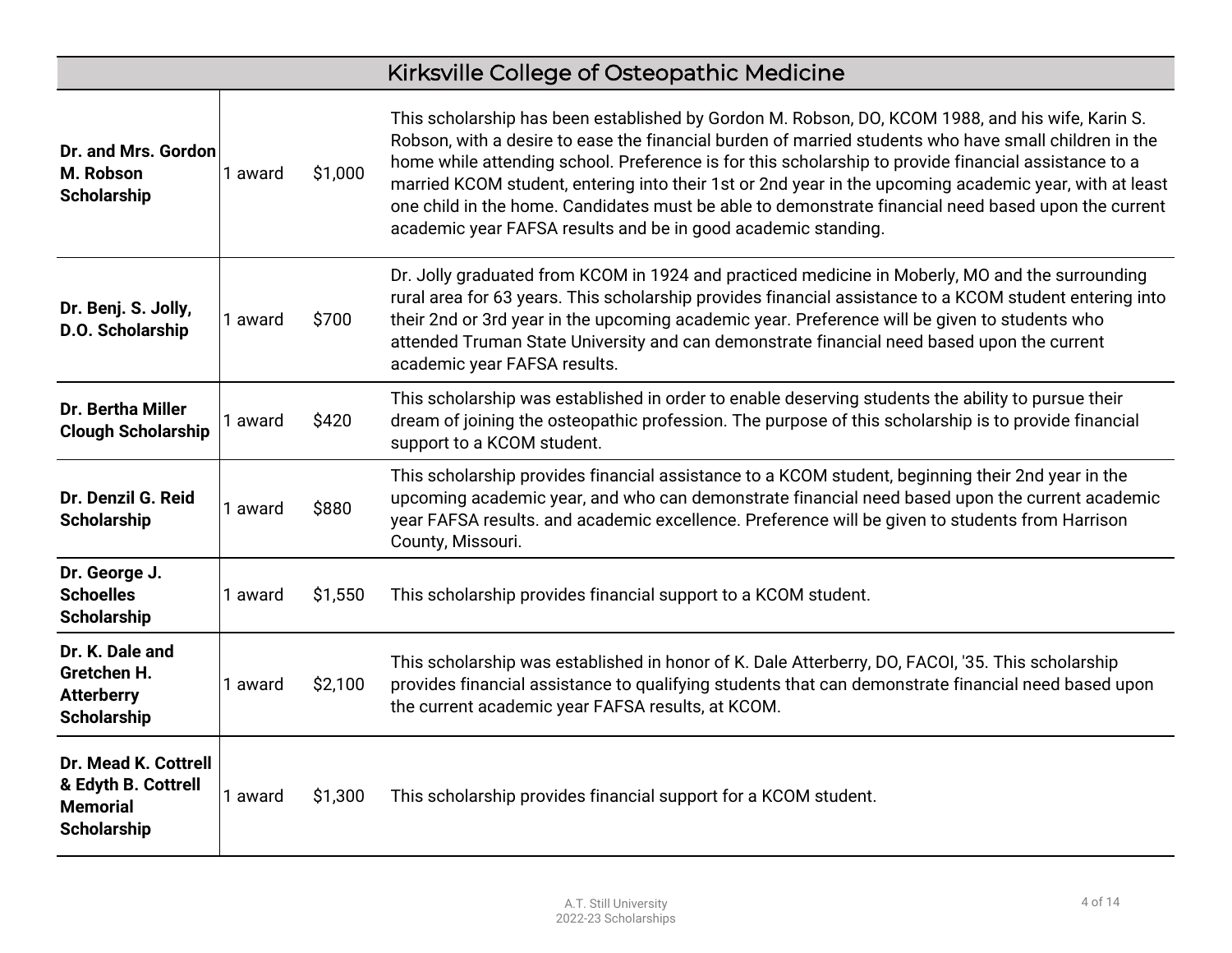|                                                                       |          |          | Kirksville College of Osteopathic Medicine                                                                                                                                                                                                                                                                                                                                                                                                                                                                                                                                                                                                                                                                                                                                                                                              |
|-----------------------------------------------------------------------|----------|----------|-----------------------------------------------------------------------------------------------------------------------------------------------------------------------------------------------------------------------------------------------------------------------------------------------------------------------------------------------------------------------------------------------------------------------------------------------------------------------------------------------------------------------------------------------------------------------------------------------------------------------------------------------------------------------------------------------------------------------------------------------------------------------------------------------------------------------------------------|
| Dr. Thomas H. and<br><b>Avo E. Conklin</b><br><b>Scholarship</b>      | 1 award  | \$2,000  | This scholarship was established to honor Dr. Conklin, a 1932 graduate of KCOM. He had a general<br>practice in Stigler, OK for over 50 years. A small town rural physician, he was lovingly known in the<br>community as Dr. Tom. He delivered many babies in homes until establishment of the Haskell County<br>Hospital in 1961. He continued making house calls until his death in 1992 at the age of 86. All three of<br>Dr. Tom and Avo's children graduate from KCOM, as did one granddaughter. This scholarship<br>provides financial assistance to qualifying KCOM students in good standing, and that can demonstrate<br>financial need based upon the current academic year FAFSA results. Priority is given to students<br>entering into their 2nd, 3rd, and 4th year students in the upcoming academic year from Oklahoma. |
| Drs. Isabelle and<br>Josephine<br><b>Morelock</b><br>Scholarship      | 1 award  | \$1,350  | This scholarship honors Drs. Isabelle and Josephine Morelock. Isabelle Morelock, DO, graduated from<br>KCOM in 1905, and Josephine Morelock, DO, graduated in 1903. They each served the osteopathic<br>profession for more than 60 years in Hawaii. This scholarship provides financial support to a KCOM<br>student. Preference will be given to students from Hawaii. Strong applicants will have demonstrated<br>financial need based upon the current academic year FAFSA results, academic achievement,<br>leadership accomplishments, and strong potential for success as an osteopathic physician.                                                                                                                                                                                                                              |
| E.O. Johnstone<br><b>Scholarship</b>                                  | 3 awards | \$2,550  | This scholarship provides financial support to a KCOM student.                                                                                                                                                                                                                                                                                                                                                                                                                                                                                                                                                                                                                                                                                                                                                                          |
| <b>Edward J. and</b><br><b>Helen K. Korecky</b><br><b>Scholarship</b> | 1 award  | \$2,300  | This scholarship provides financial assistance to a KCOM student, entering into their 1st or 2nd year<br>for the upcoming academic year, that can demonstrate financial need based upon the current<br>academic year FAFSA results.                                                                                                                                                                                                                                                                                                                                                                                                                                                                                                                                                                                                     |
| Edward P. Johnson,<br>DO, Scholarship                                 | 1 award  | \$420    | This scholarship has been established in honor of Edward P. Johnson, DO, a 1935 KCOM graduate. Dr.<br>Johnson dedicated himself to the osteopathic profession and provided quality healthcare to the<br>patients he served in Decatur and Rochelle, IL. This scholarship provides financial assistance to KCOM<br>students that can demonstrate financial need based upon the current academic year FAFSA results.                                                                                                                                                                                                                                                                                                                                                                                                                      |
| <b>Elmer and Lola Orth</b><br><b>Scholarship</b>                      | 1 award  | \$20,000 | This scholarship provides financial assistance to a KCOM student from Clark County, Missouri or Lee<br>County, Iowa.                                                                                                                                                                                                                                                                                                                                                                                                                                                                                                                                                                                                                                                                                                                    |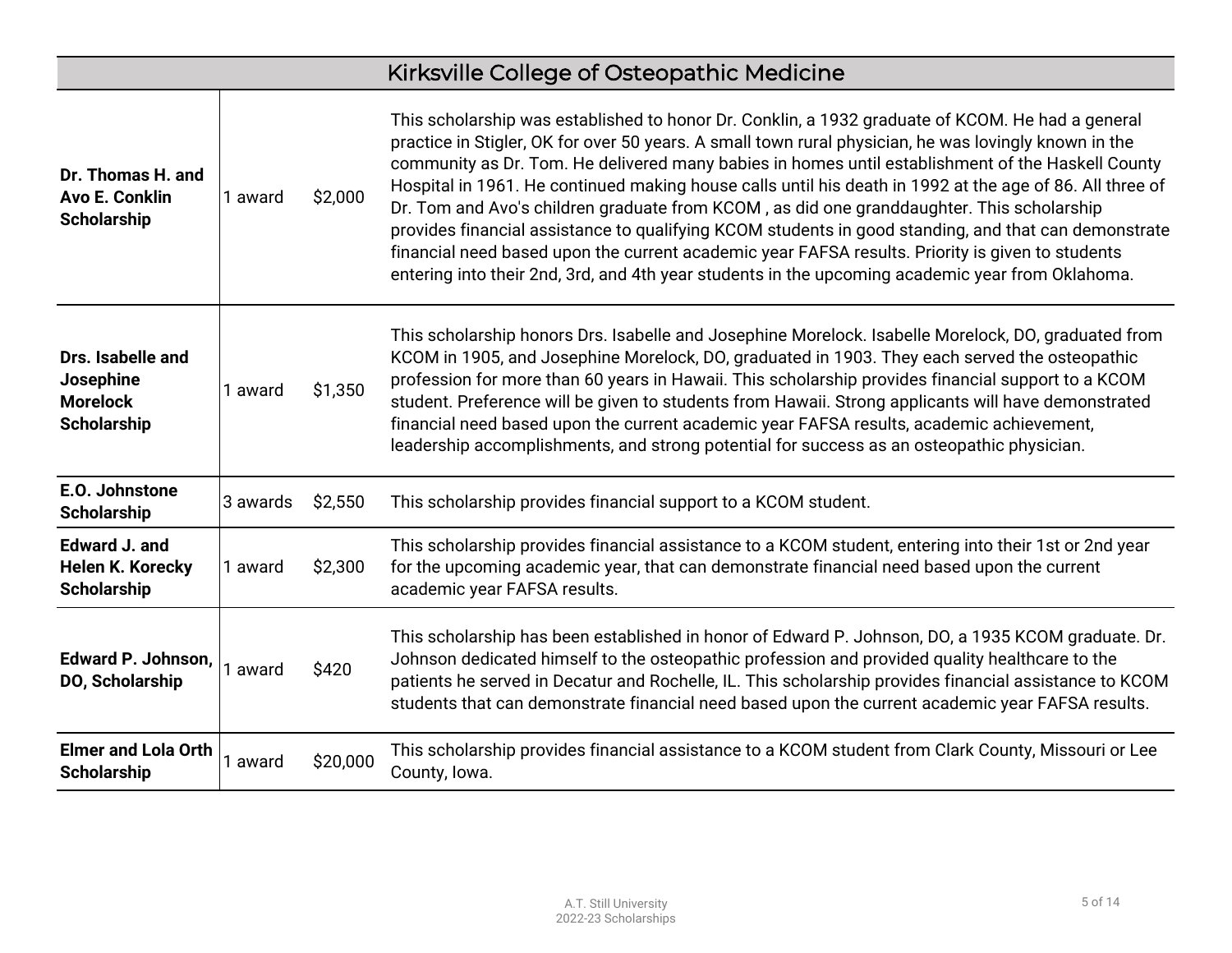|                                                                  | Kirksville College of Osteopathic Medicine |         |                                                                                                                                                                                                                                                                                                                                                                                                                                                                                                                                                        |  |  |  |
|------------------------------------------------------------------|--------------------------------------------|---------|--------------------------------------------------------------------------------------------------------------------------------------------------------------------------------------------------------------------------------------------------------------------------------------------------------------------------------------------------------------------------------------------------------------------------------------------------------------------------------------------------------------------------------------------------------|--|--|--|
| <b>Esther Woolf</b><br>Davidson, DO<br><b>Family Scholarship</b> | 1 award                                    | \$950   | This scholarship provides financial support to a female KCOM student, beginning her 2nd, 3rd, or 4th<br>year in the next academic year, who can also demonstrate financial need based upon the current<br>academic year FAFSA results. Strong candidates must plan to pursue family medicine and show<br>interest and aptitude for osteopathic manipulative medicine as evidenced by membership in Student<br>American Academy of Osteopathy (SAAO).                                                                                                   |  |  |  |
| F. M. Bucky Walter<br><b>Tribute Scholarship</b>                 | award                                      | \$1,550 | This scholarship provides financial support for a KCOM student. Preference will be given to a student<br>entering into their 4th year in the upcoming academic year, ranking in the top 25% of their class, and<br>have demonstrated leadership within student organizations at KCOM.                                                                                                                                                                                                                                                                  |  |  |  |
| Fred A. Couts, DO<br><b>Scholarship</b>                          | 6 awards                                   | \$3,000 | This scholarship was established in honor of Dr. Fred A. Couts, KCOM class of 1953. Dr. Couts was a<br>family physician in St. Louis and served on the KOAA Board of Directors and the KCOM Board of<br>Trustees. This scholarship provides financial support for single, male, KCOM students who can<br>demonstrate financial need based upon the current academic year FAFSA results, and will begin their<br>1st or 2nd year in the upcoming academic year. Preference is given to students from Missouri,<br>particularly from the St. Louis area. |  |  |  |
| Gary H. Campbell,<br>DO, Scholarship                             | 1 award                                    | \$2,100 | This scholarship provides financial assistance to a KCOM student that can demonstrate financial need<br>based upon the current academic year FAFSA results. Strong candidates must be in good academic<br>standing, and preference will be given to applicants who have demonstrated an interest in becoming a<br>primary care physician.                                                                                                                                                                                                              |  |  |  |
| George F. Davison,<br>DO, Scholarship                            | 1 award                                    | \$420   | Dr. George Davison graduated from KCOM in 1945 and served the osteopathic profession for more<br>than 41 years. This scholarship provides financial support for a KCOM student. Preference is given to<br>students entering into their 1st year in the upcoming academic year from Missouri or Southeast Iowa.                                                                                                                                                                                                                                         |  |  |  |
| George W. Rea, DO,<br><b>Memorial</b><br><b>Scholarship</b>      | 1 award                                    | \$1,200 | This scholarship has been established in memory of George W. Rea, DO, by his friends, family, and<br>former students. Dr. Rea was a 1942 KCOM graduate and joined the KCOM faculty in 1944, becoming<br>the chairman of the Department of Radiology in 1958. This scholarship provides financial assistance<br>to an exceptional KCOM student, entering their 4th year in the upcoming academic year, with a high<br>degree of interest in radiology. Student must be in good academic standing.                                                       |  |  |  |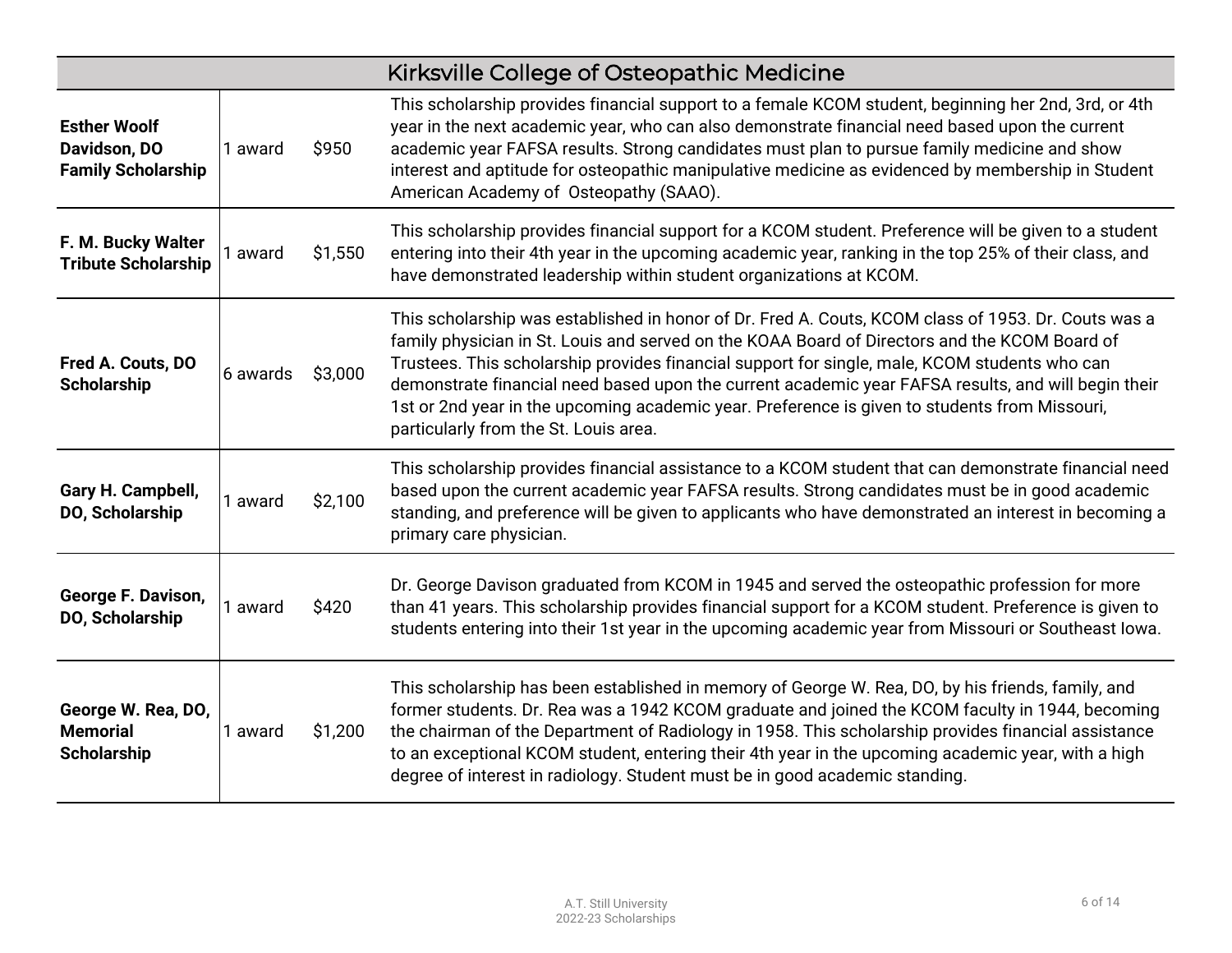|                                                                        |         |         | Kirksville College of Osteopathic Medicine                                                                                                                                                                                                                                                                                                                                                                                                                                                                                                                                                            |
|------------------------------------------------------------------------|---------|---------|-------------------------------------------------------------------------------------------------------------------------------------------------------------------------------------------------------------------------------------------------------------------------------------------------------------------------------------------------------------------------------------------------------------------------------------------------------------------------------------------------------------------------------------------------------------------------------------------------------|
| Gerhard Flegel, DO,<br><b>Scholarship</b>                              | 1 award | \$460   | This scholarship was established in memory of Dr. Gerhard Flegel. Dr. Flegel was a 1967 KCOM<br>graduate and was a urologist in Florissant, MO. This scholarship provides financial assistance to a<br>KCOM student that can demonstrate financial need based upon the current academic year FAFSA<br>results. Additionally, students must demonstrate interest and involvement in osteopathic professional<br>organizations.                                                                                                                                                                         |
| Guy T. Funk, DO,<br><b>Scholarship</b>                                 | 1 award | \$2,450 | This scholarship was established in honor of Dr. Guy T. Funk, a 1931 graduate of KCOM and practiced<br>family medicine in North Carolina. Dr. Funk was the son of Dr. Thomas M. Funk who graduated from<br>KCOM in the same year as his son, making the pair the only father and son to graduate from the<br>university in the same class. This scholarship provides financial support for KCOM students who can<br>demonstrate financial need based upon the current academic year FAFSA results. Applicants must<br>demonstrate interest and involvement in osteopathic professional organizations. |
| <b>Hackney Family</b><br><b>Scholarship for</b><br><b>Primary Care</b> | 1 award | \$1,800 | Dr. Robert H. Hackney, '69, established this scholarship in honor of his father, Ernest Lee Hackney, DO,<br>'40, and his father's commitment to primary care as a rural family doctor who served 26 years in<br>general practice in Akron, OH. This scholarship provides financial support for a KCOM student<br>interested in pursuing primary care, family practice, or internal medicine. Candidates must be in good<br>standing. Preference will be given to rural and/or Midwestern students.                                                                                                    |
| <b>Helen E. Stoner</b><br><b>Scholarship</b>                           | 1 award | \$1,350 | This scholarship provides financial support to a KCOM student.                                                                                                                                                                                                                                                                                                                                                                                                                                                                                                                                        |
| <b>Howard S. Levine,</b><br>DO, and Jeff<br>Summe, DO,<br>Scholarship  | 1 award | \$900   | This scholarship has been established by classmates Howard S. Levine, DO, and Jeff Summer, DO,<br>class of 1987. Recipients will be KCOM students in good academic standing entering into their 3rd<br>year that have excelled in the Complete DO courses.                                                                                                                                                                                                                                                                                                                                            |
| James L. Adams,<br>DO, Memorial<br><b>Scholarship</b>                  | 1 award | \$400   | This scholarship was established in honor of Dr. Jim Adams. It provides financial support to a KCOM<br>student, with preference given to a student from Colorado and an interest in general family medicine.                                                                                                                                                                                                                                                                                                                                                                                          |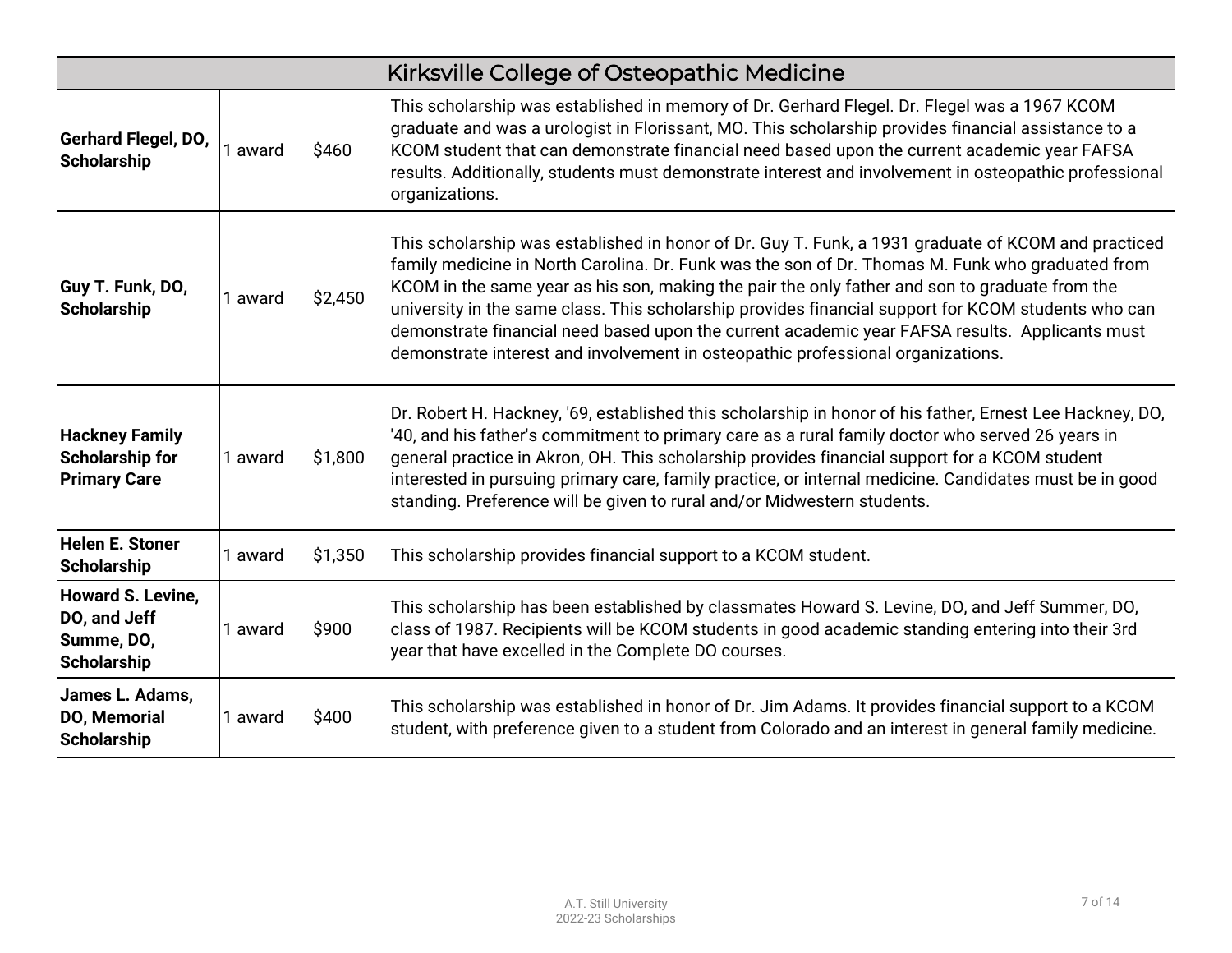|                                                                                                         |         |         | Kirksville College of Osteopathic Medicine                                                                                                                                                                                                                                                                                                                                                                                                                                                                                                                                                          |
|---------------------------------------------------------------------------------------------------------|---------|---------|-----------------------------------------------------------------------------------------------------------------------------------------------------------------------------------------------------------------------------------------------------------------------------------------------------------------------------------------------------------------------------------------------------------------------------------------------------------------------------------------------------------------------------------------------------------------------------------------------------|
| <b>Jason and Lori</b><br><b>Haxton Scholarship</b><br>for<br><b>Underrepresented</b><br><b>Students</b> | 1 award | \$850   | The purpose of this scholarship is to support educational diversity at ATSU, consistent with the<br>University's mission and admissions policy. Priority consideration will be for candidates entering their<br>2nd year in the upcoming academic year at KCOM or MOSDOH, in good standing, involved in events<br>and voluntary opportunities related to their degree goal, demonstrate financial need based upon the<br>current academic year FAFSA results, and come from a historically underrepresented population.                                                                             |
| Jay Crump, DO,<br><b>Medical</b><br>Scholarship                                                         | 1 award | \$1,700 | For almost three decades, Dr. Jay Crump made a difference in the lives of those around him at Phelps<br>County Regional Medical Center in Missouri. This scholarship provides financial assistance to a KCOM<br>student that can demonstrate financial need based upon the current academic year FAFSA results.<br>Strong candidates must be in good academic standing, and preference will be given to applicants from<br>Missouri.                                                                                                                                                                |
| Jerry M. Alexander,<br>DO, Scholarship                                                                  | 1 award | \$750   | This scholarship was established in memory of Jerry M. Alexander, DO, a 1973 KCOM alumnus who<br>practiced family and sports medicine in Wichita Falls, Texas until his death in 2000. This scholarship<br>provides financial support for KCOM students who can demonstrate financial need based upon the<br>current academic year FAFSA results from the state of Texas.                                                                                                                                                                                                                           |
| <b>Jirina and Dennis</b><br>Polivka Scholarship                                                         | 1 award | \$2,150 | This scholarship provides financial assistance to KCOM students, entering into their 3rd or 4th year in<br>the upcoming academic year, in good standing, can demonstrate financial need based upon the<br>current academic year FAFSA results, and has shown a special interest in and aptitude for osteopathic<br>manipulative medicine.                                                                                                                                                                                                                                                           |
| <b>Justin B. Garrison,</b><br>DO, Family<br><b>Scholarship</b>                                          | 1 award | \$1,000 | This scholarship has been established by Justin B. Garrison, DO, a 2013 KCOM graduate. Dr. Garrison<br>is heavily involved in the geriatric population as he provides medical services for several hospice and<br>assisted living centers in the Kingman, AZ area. Recipients of this scholarship will be Osteopathic<br>Medicine students at either KCOM or SOMA planning to pursue family practice and/or serve in rural<br>Arizona. Recipients must be in good standing, demonstrate financial need and be entering their 2nd -<br>4th years. Preference will be given to students from Arizona. |
| Kenneth R. Weaver,<br><b>DO, Family Practice</b><br><b>Scholarship</b>                                  | 1 award | \$425   | This scholarship honors KCOM graduate, Kenneth R. Weaver, DO, class of 1926. This scholarship<br>provides financial assistance to a KCOM student entering their 3rd or 4th year and interested in<br>pursuing family practice and that can demonstrate financial need based upon the current academic<br>year FAFSA results.                                                                                                                                                                                                                                                                        |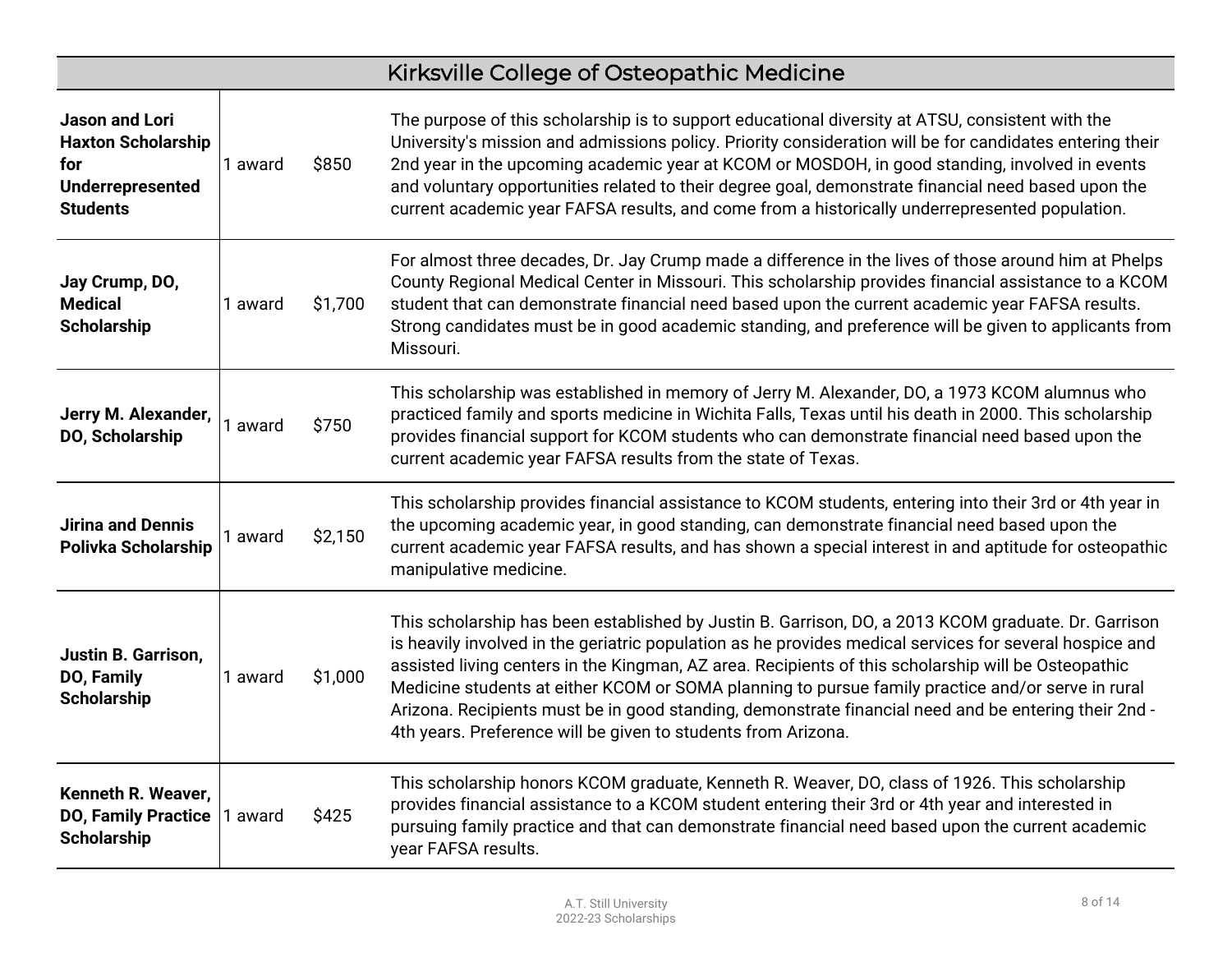|                                                                 |          |         | Kirksville College of Osteopathic Medicine                                                                                                                                                                                                                                                                                                                                                                                                                                                                                                                                                |
|-----------------------------------------------------------------|----------|---------|-------------------------------------------------------------------------------------------------------------------------------------------------------------------------------------------------------------------------------------------------------------------------------------------------------------------------------------------------------------------------------------------------------------------------------------------------------------------------------------------------------------------------------------------------------------------------------------------|
| <b>Kirksville Preferred</b><br>Merchants'<br><b>Scholarship</b> | 3 awards | \$1,900 | The purpose of this scholarship is to provide financial assistance to an ATSU - Missouri student that is<br>a long-time resident of Northeast Missouri. Recipients must have received their high school and/or<br>undergraduate education in Northeast Missouri. Preference will be given to a current KCOM or<br>MOSDOH student that will begin their 2nd year in the upcoming academic year.                                                                                                                                                                                            |
| <b>Kudelko Memorial</b><br><b>Scholarship</b>                   | 1 award  | \$2,550 | This scholarship was established in honor of Paul and Helen Kudelko, parents of Paul E. Kudelko, DO,<br>FACOI, '67, and Robert J. Kudelko, DO, FAOCR, '71. This scholarship provides financial support to a<br>KCOM student, entering into their 4th year in the upcoming academic year. Recipients must show<br>academic achievement as evidenced by having an academic ranking in the top 10% of their class and<br>by receiving excellent clinical evaluation scores. Strong candidates should also demonstrate interest<br>and involvement in osteopathic professional organizations. |
| <b>Laura Ann Stedman</b><br><b>Scholarship</b>                  | 1 award  | \$650   | This scholarship was established by Robert M. Stenz, DO, '81, and Willard S. Stenz, DO, '80 in memory<br>of their cousin, Laura Ann Stedman who died while serving in the Peace Corps. This scholarship<br>provides financial support for a KCOM student that can demonstrate financial need based upon the<br>current academic year FAFSA results. Candidates must be from either Maine, Massachusetts, New<br>Hampshire, Vermont, Connecticut, or Rhode Island.                                                                                                                         |
| <b>Laura S. Awers</b><br><b>Memorial</b><br><b>Scholarship</b>  | 1 award  | \$980   | This scholarship provides financial support for a KCOM student.                                                                                                                                                                                                                                                                                                                                                                                                                                                                                                                           |
| Lester R. Mylander,<br>D.O., Scholarship                        | 2 awards | \$1,500 | This scholarship was established by George L. Mylander, son of the late Lester R. Mylander, DO, class<br>of 1917, to honor Dr. Mylander's leadership within the osteopathic profession and his dedicated<br>service to the community and patients he served. This scholarship provides financial assistance to<br>students, entering their 2nd year in the upcoming academic year, that can demonstrate financial need<br>based upon the current academic year FAFSA results, at KCOM. Preference is given to students from<br>Ohio.                                                      |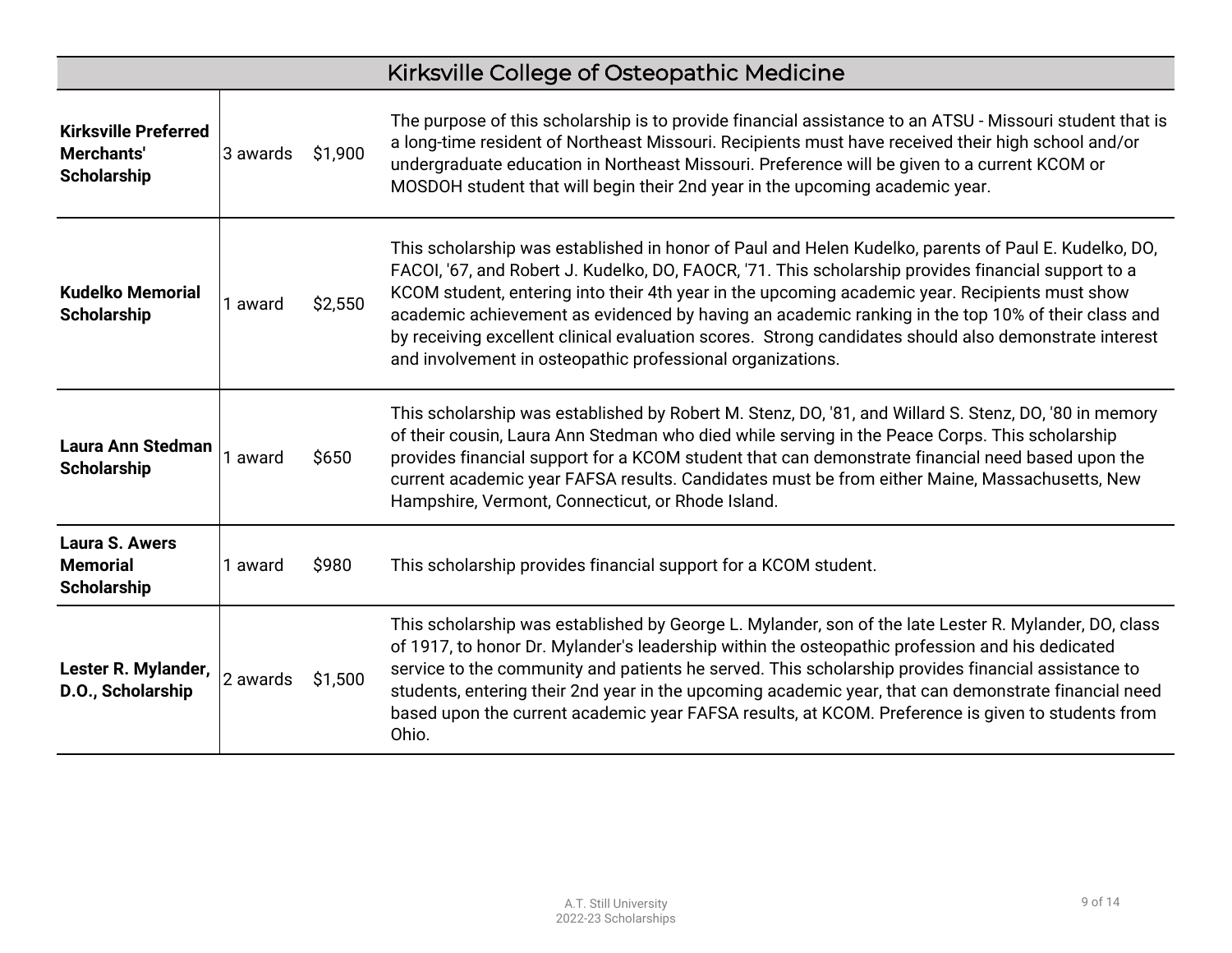|                                                                                              |          |         | Kirksville College of Osteopathic Medicine                                                                                                                                                                                                                                                                                                                                                                                                                                                                                                                                                                                                                                                                                                                                         |
|----------------------------------------------------------------------------------------------|----------|---------|------------------------------------------------------------------------------------------------------------------------------------------------------------------------------------------------------------------------------------------------------------------------------------------------------------------------------------------------------------------------------------------------------------------------------------------------------------------------------------------------------------------------------------------------------------------------------------------------------------------------------------------------------------------------------------------------------------------------------------------------------------------------------------|
| <b>Lewis Family</b><br><b>Scholarship</b>                                                    | 1 award  | \$1,000 | This fund has been established by K. Talmage Lewis, DO, '98, and Robyn Lewis to provide financial<br>support to a first-generation college student pursing a career in family medicine. Dr. Lewis is an<br>Arizona native, the eldest of 12 children and the first to graduate from college. After graduating from<br>the Kirksville College of Osteopathic Medicine (KCOM) he returned to Arizona for his residency at<br>Phoenix Baptist Hospital. In 2001 he began working as a family medicine physician with Hatfield<br>Medical Group, where he spent his entire career. The purpose of this scholarship is to provide valuable<br>financial assistance to students from ATSU-KCOM or ATSU's School of Osteopathic Medicine in<br>Arizona (SOMA).                            |
| M.D. Warner, DO,<br><b>Scholarship</b>                                                       | 1 award  | \$425   | This scholarship provides financial support to a KCOM student, entering their 4th year in the upcoming<br>academic year, that can demonstrate financial need based upon the current academic year FAFSA<br>results. Recipeints should be in the top 15% of their class. Strong candidates should show skill and<br>interest in osteopathic theory.                                                                                                                                                                                                                                                                                                                                                                                                                                 |
| <b>Margaret A. Wilson,</b><br>DO, Scholarship                                                | 1 award  | \$3,000 | This scholarship was established in honor of Dr. Wilson, '82, and dean of KCOM. Dr. Wilson is an avid<br>spokesperson for community health clinics and service to underserved populations and is a former<br>member of the National Health Service Corps. This scholarship provides financial assistance to a<br>KCOM student, that will enter their 4th year in the upcoming academic year, and plans to complete a<br>family medicine residency. Preference will be given to students that plan to practice in a rural area in<br>Missouri and/or be employed by a community health center, such as Northeast Missouri Health<br>Council. Applicants must submit a letter outlining their current and intended actions they are taking to<br>become a family medicine physician. |
| <b>Michael J. Scott</b><br><b>Memorial</b><br>Scholarship                                    | 1 award  | \$860   | This scholarship provides financial support to a KCOM student.                                                                                                                                                                                                                                                                                                                                                                                                                                                                                                                                                                                                                                                                                                                     |
| <b>Minnie Wintermute,</b><br>DO, and Abbie<br><b>Wintermute Harvey</b><br><b>Scholarship</b> | 5 awards | \$4,000 | This scholarship provides financial support to KCOM students, that are entering their 3rd or 4th year,<br>that can demonstrate financial need based upon the current academic year FAFSA results, and a high<br>level of demonstrated commitment to community service.                                                                                                                                                                                                                                                                                                                                                                                                                                                                                                             |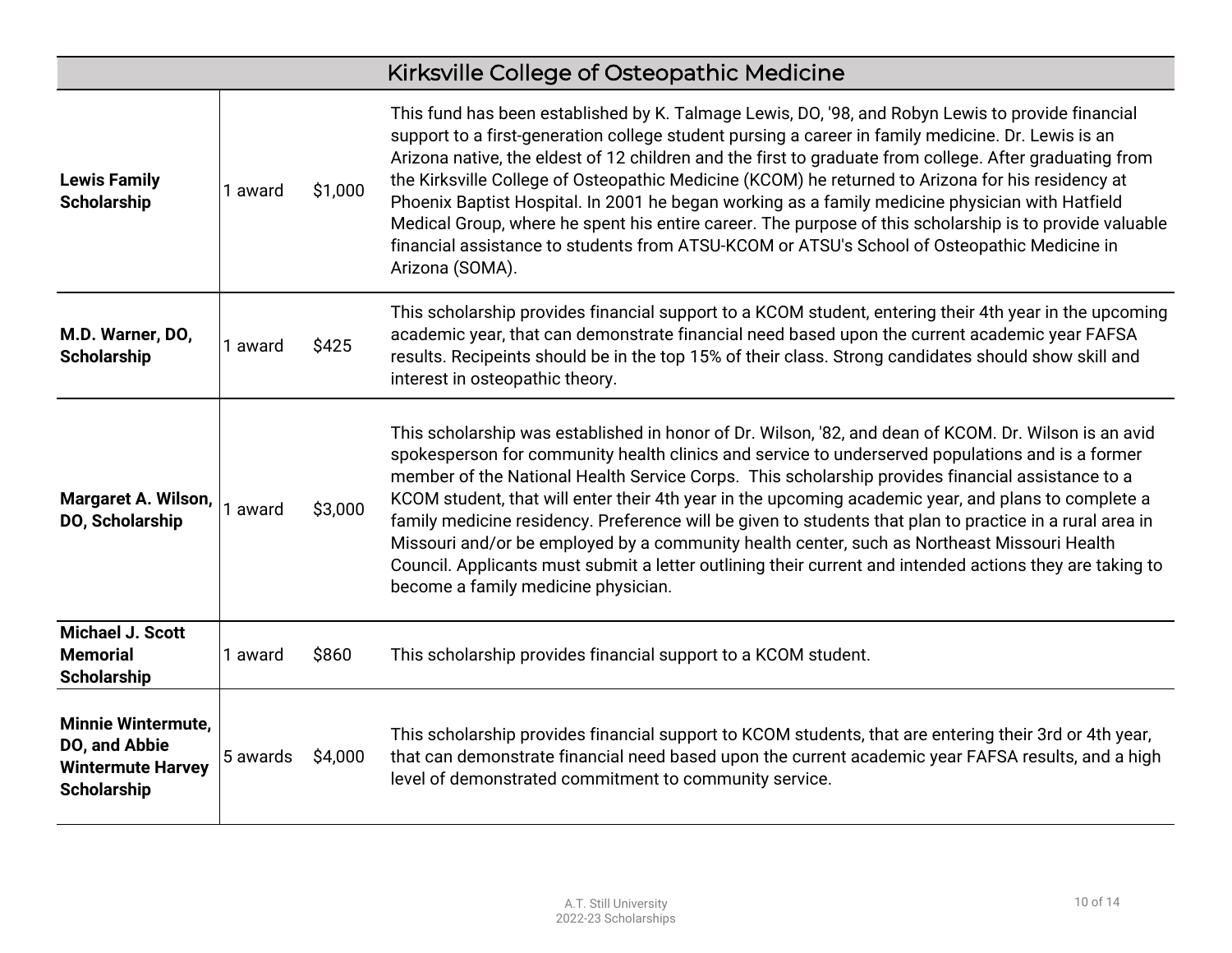|                                                                                                                                              |                               |         | Kirksville College of Osteopathic Medicine                                                                                                                                                                                                                                                                                                                                                                                                                                                                                                                                                                                                                                                                                                                    |
|----------------------------------------------------------------------------------------------------------------------------------------------|-------------------------------|---------|---------------------------------------------------------------------------------------------------------------------------------------------------------------------------------------------------------------------------------------------------------------------------------------------------------------------------------------------------------------------------------------------------------------------------------------------------------------------------------------------------------------------------------------------------------------------------------------------------------------------------------------------------------------------------------------------------------------------------------------------------------------|
| <b>National</b><br><b>Osteopathic Women</b><br><b>Physicians</b><br><b>Association</b><br><b>Women's</b><br>Leadership<br><b>Scholarship</b> | 1 award                       | \$1,250 | This scholarship provides financial assistance to a female KCOM student, entering her 1st year in the<br>upcoming academic year, who has a strong interest in women's health issues and/or the advancement<br>of women.                                                                                                                                                                                                                                                                                                                                                                                                                                                                                                                                       |
| <b>Need Based</b><br><b>Scholarship</b>                                                                                                      | 1 award                       | \$4,000 | This scholarship provides financial assistance to SOMA, KCOM, and ASHS-PA students in good<br>standing with financial need.                                                                                                                                                                                                                                                                                                                                                                                                                                                                                                                                                                                                                                   |
| Norman Gevitz,<br>PhD, Non-Endowed<br><b>Scholarship</b>                                                                                     | 12 awards,<br>2 per<br>school | \$1,000 | This scholarship provides financial assistance to under-represented minority and/or economically<br>disadvantaged students at ATSU with financial need.                                                                                                                                                                                                                                                                                                                                                                                                                                                                                                                                                                                                       |
| O. Kenneth Day<br><b>Scholarship</b>                                                                                                         | 1 award                       | \$2,150 | This scholarship provides financial support for a KCOM student.                                                                                                                                                                                                                                                                                                                                                                                                                                                                                                                                                                                                                                                                                               |
| <b>Paul M. Sargentini</b><br><b>Memorial</b><br><b>Scholarship</b>                                                                           | 1 award                       | \$1,500 | This scholarship was established to honor the memory of Paul M. Sargentini by his parents, Neil J.<br>Sargentini, PhD, and Jennifer L. Sargentini. Dr. Sargentini served as the Chair of the KCOM Department<br>of Microbiology and Immunology. His son, Paul, passed away in 2001 at the age of 26 from a year-long<br>battle with cancer and infections associated with cancer therapy. This scholarship provides financial<br>assistance to encourage and help support a KCOM student, entering their 4th year in the upcoming<br>academic year, who plans to pursue a career in treating patients with cancer or associated illnesses.<br>Strong academic performance is expected in Immunology, Medical Microbiology, and Infections<br>Disease courses. |
| R. Anton Lester III,<br>DO, Scholarship                                                                                                      | 2 awards                      | \$2,100 | This scholarship was established in honor of R. Anton Lester III, DO, '77. This scholarship provides<br>financial assistance to qualifying students that can demonstrate financial need based upon the current<br>academic year FAFSA results, at KCOM. Preference is given to students from Texas.                                                                                                                                                                                                                                                                                                                                                                                                                                                           |
| Richard J. Murphy,<br>DO, Memorial<br><b>Scholarship</b>                                                                                     | 5 awards                      | \$5,000 | This scholarship honors Dr. Richard J. Murphy, DO, class of 1929, who practiced for 47 years in<br>Kansas and Detroit, MI. This scholarship provides financial assistance to academically strong KCOM<br>students that can demonstrate financial need based upon the current academic year FAFSA results.                                                                                                                                                                                                                                                                                                                                                                                                                                                     |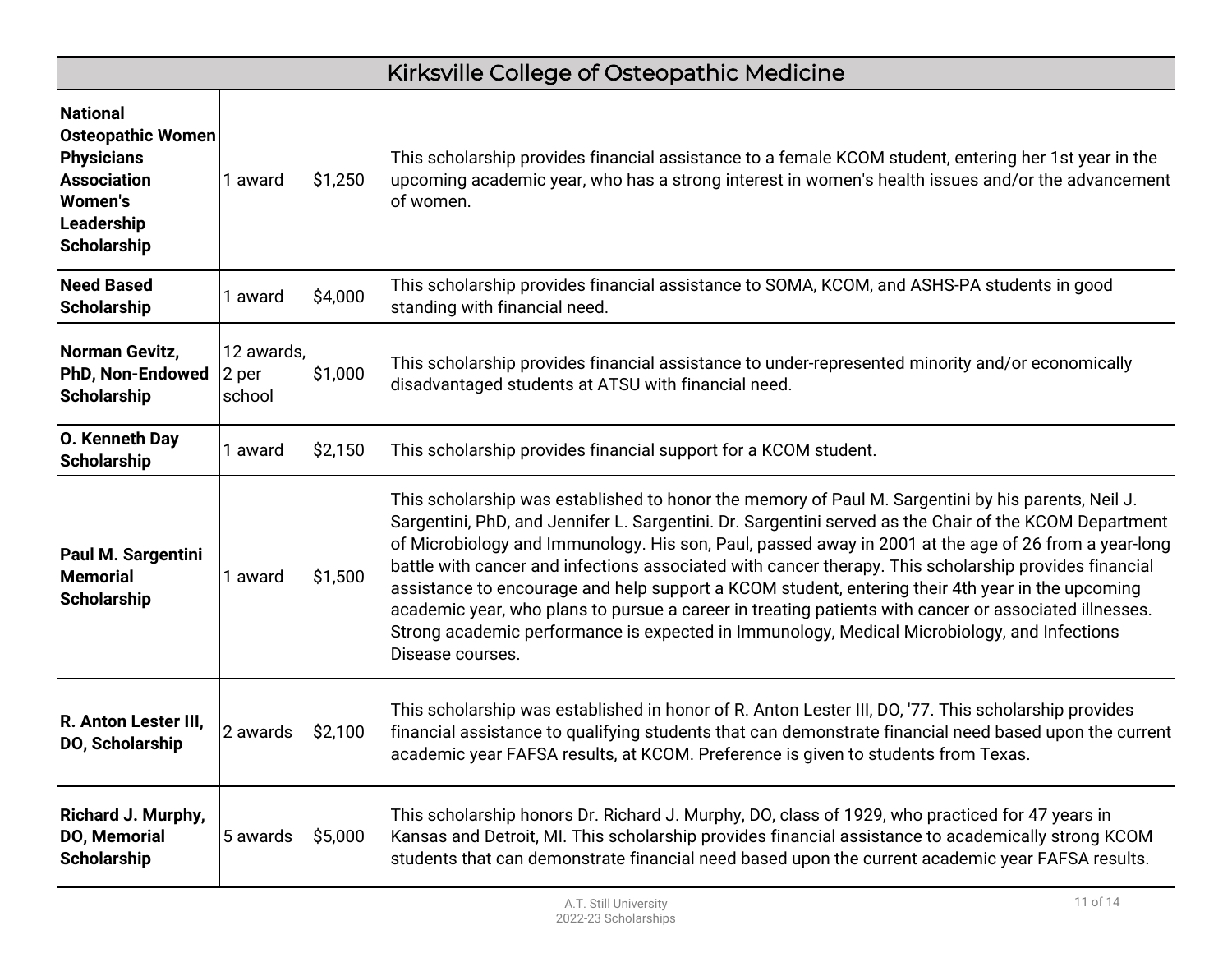|                                                                               |         |         | Kirksville College of Osteopathic Medicine                                                                                                                                                                                                                                                                                                                                                                                                                                                                                                                                  |
|-------------------------------------------------------------------------------|---------|---------|-----------------------------------------------------------------------------------------------------------------------------------------------------------------------------------------------------------------------------------------------------------------------------------------------------------------------------------------------------------------------------------------------------------------------------------------------------------------------------------------------------------------------------------------------------------------------------|
| Rick Watson, DO,<br><b>Student</b><br><b>Ambassador</b><br><b>Scholarship</b> | 1 award | \$875   | Dr. Rick Watson, DO, '97, and his wife Anne established this scholarship for an outstanding KCOM<br>Student Ambassador who shares Dr. Watson's passion for service to the school. This scholarship<br>provides a financial award to an exceptional student entering into their 3rd year at KCOM and serving<br>as a Student Ambassador. Candidates must have completed one year as an Ambassador and<br>preference will be given to those that show promise to become an Alumni Ambassador.                                                                                 |
| Robert C. Fischer,<br><b>DO, Memorial</b><br><b>Scholarship</b>               | 1 award | \$1,800 | This scholarship was established to honor Robert C. Fischer, DO, class of 1932, who practiced<br>osteopathic medicine in Stevens Point, WI for 53 years. This scholarship provides financial support to<br>a KCOM student in good standing. Preference will be given to students from Wisconsin with intentions<br>to return to the state to practice. Additionally, preference will be given to students who can<br>demonstrate financial need based upon the current academic year FAFSA results and have high<br>potential to become outstanding osteopathic physicians. |
| <b>Robertson-Griffith</b><br><b>Family Scholarship</b>                        | 1 award | \$1,100 | This scholarship was established by Donald P. Robertson, DO, class of 1975, in appreciation for KCOM<br>and what it has meant to him and his family in their professional careers. This scholarship recognizes<br>the long legacy of family graduates from KCOM. This scholarship provides financial assistance to a<br>KCOM student, entering into their 2nd, 3rd, or 4th year in the upcoming academic year, in good<br>standing with a GPA of 3.25 or higher, and that can demonstrate financial need based upon the current<br>academic year FAFSA results.             |
| <b>Ron Gaber Student</b><br>Leadership<br><b>Scholarship</b>                  | 1 award | \$500   | This scholarship was established to honor Ron Gaber, Dean Emeritus of Students and Vice President<br>Emeritus of Student Affairs, upon his retirement from ATSU in 2012 after 24 years of dedicated<br>service. This scholarship recognizes an KCOM student, entering their 4th year in the upcoming<br>academic year, who has exhibited exceptional leadership qualities as a student in his/her community.<br>The student must be in good academic standing for consideration for this award.                                                                             |
| <b>Russell A. Lyons</b><br><b>Scholarship</b>                                 | 1 award | \$900   | This scholarship was established in memory of KCOM alumnus Dr. Russell "Buck" A. Lyons. This<br>scholarship provides financial assistance to a KCOM student entering into their 4th year with financial<br>need and preparing for a specialty in internal medicine.                                                                                                                                                                                                                                                                                                         |
| <b>Snyder-Crummy</b><br><b>Living Tribute</b><br><b>Scholarship</b>           | 1 award | \$700   | This scholarship provides financial assistance to a KCOM student that will begin their 2nd year in the<br>upcoming academic year. Students must demonstrate financial need based upon the current<br>academic year FAFSA results, and have a high level of achievement in Anatomy.                                                                                                                                                                                                                                                                                          |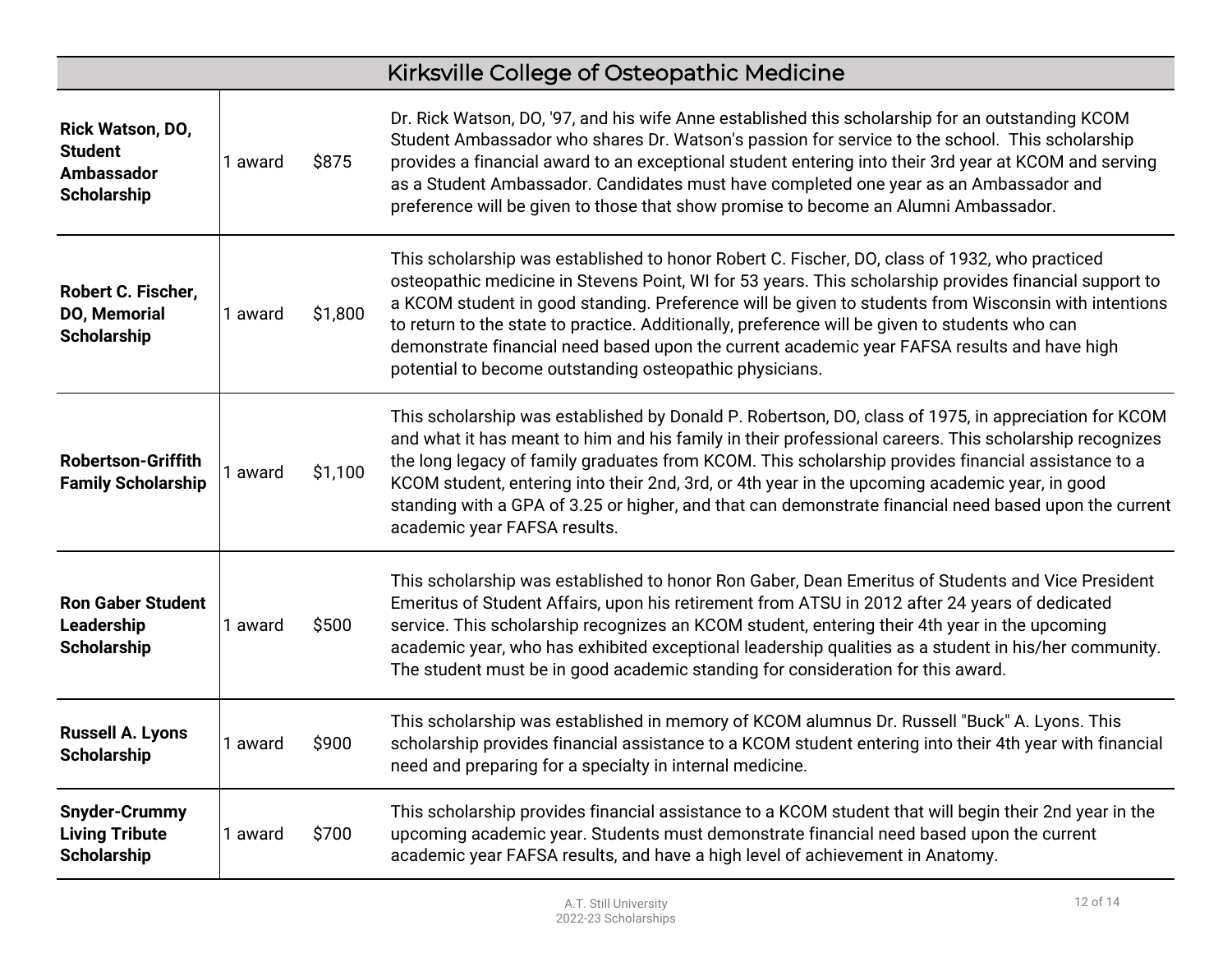|                                                                                         |         |         | Kirksville College of Osteopathic Medicine                                                                                                                                                                                                                                                                                                                                                                                                                                                                   |
|-----------------------------------------------------------------------------------------|---------|---------|--------------------------------------------------------------------------------------------------------------------------------------------------------------------------------------------------------------------------------------------------------------------------------------------------------------------------------------------------------------------------------------------------------------------------------------------------------------------------------------------------------------|
| <b>Stephen Joseph</b><br><b>Shanklin</b><br><b>Scholarship</b>                          | 1 award | \$450   | This scholarship provides financial assistance to KCOM students that can demonstrate financial need<br>based upon the current academic year FAFSA results.                                                                                                                                                                                                                                                                                                                                                   |
| Steven C.<br>McDonald, DO,<br><b>Emergency</b><br><b>Medicine</b><br><b>Scholarship</b> | 1 award | \$740   | This scholarship was established by friends, colleagues, and family of Steven C. McDonald, DO, class<br>of 1994 who passed away in 1997. While a student at KCOM, Dr. McDonald was deeply involved in the<br>student experience and served as president of his class and was voted Student DO of the Year. This<br>scholarship provides financial assistance to a KCOM student entering their 4th year that plans to<br>pursue a career in emergency medicine and has a demonstrated aptitude in this field. |
| <b>TeamHealth and</b><br>Dale C. Askins, DO,<br><b>Scholarship</b>                      | 1 award | \$840   | This scholarship provides financial support to KCOM students, entering their 3rd or 4th year in the<br>upcoming academic year, that can demonstrate financial need based upon the current academic year<br>FAFSA results. Candidates must provide a letter of support from a physician indicating the applicant's<br>interest and aptitude for emergency medicine. Candidates must be in good academic standing.                                                                                             |
| The Cunningham<br><b>Family OMM/Family</b><br><b>Practice</b><br><b>Scholarship</b>     | 1 award | \$950   | This scholarship provides financial support to a KCOM student, entering into their 3rd or 4th year in the<br>next academic year with financial need, and who intends to enter family medicine and actively<br>incorporate osteopathic manipulative medicine as an additional tool in diagnosing and treating<br>patients. Candidates must submit an essay describing their future plans and must indicate a plan to<br>practice in a non-urban geographic location.                                          |
| Thomas M. Funk,<br>DO, Scholarship                                                      | 1 award | \$2,450 | This scholarship was established in memory of Dr. Thomas M. Funk. He and his son, Dr. Guy T. Funk,<br>graduated from KCOM in 1931, being the only father and son to graduate in the same class. This<br>scholarship provides financial assistance to qualifying students at KCOM that can demonstrate<br>financial need based upon the current academic year FAFSA results. Applicants must demonstrate<br>interest and involvement in osteopathic professional organizations.                               |
| <b>Tinning Family</b><br><b>Scholarship for</b><br>Gerontology                          | 1 award | \$4,000 | This scholarship was established to honor Susan G. and James C. Tinning, parents of Fred C. Tinning,<br>Ph.D. Dr. Tinning was the eighth president of KCOM, serving from 1984 to 1996. This scholarship<br>provides financial support for KCOM students interested in pursuing a career path in gerontology and<br>serving the senior citizen population. Candidates must demonstrate financial need based upon the<br>current academic year FAFSA results.                                                  |